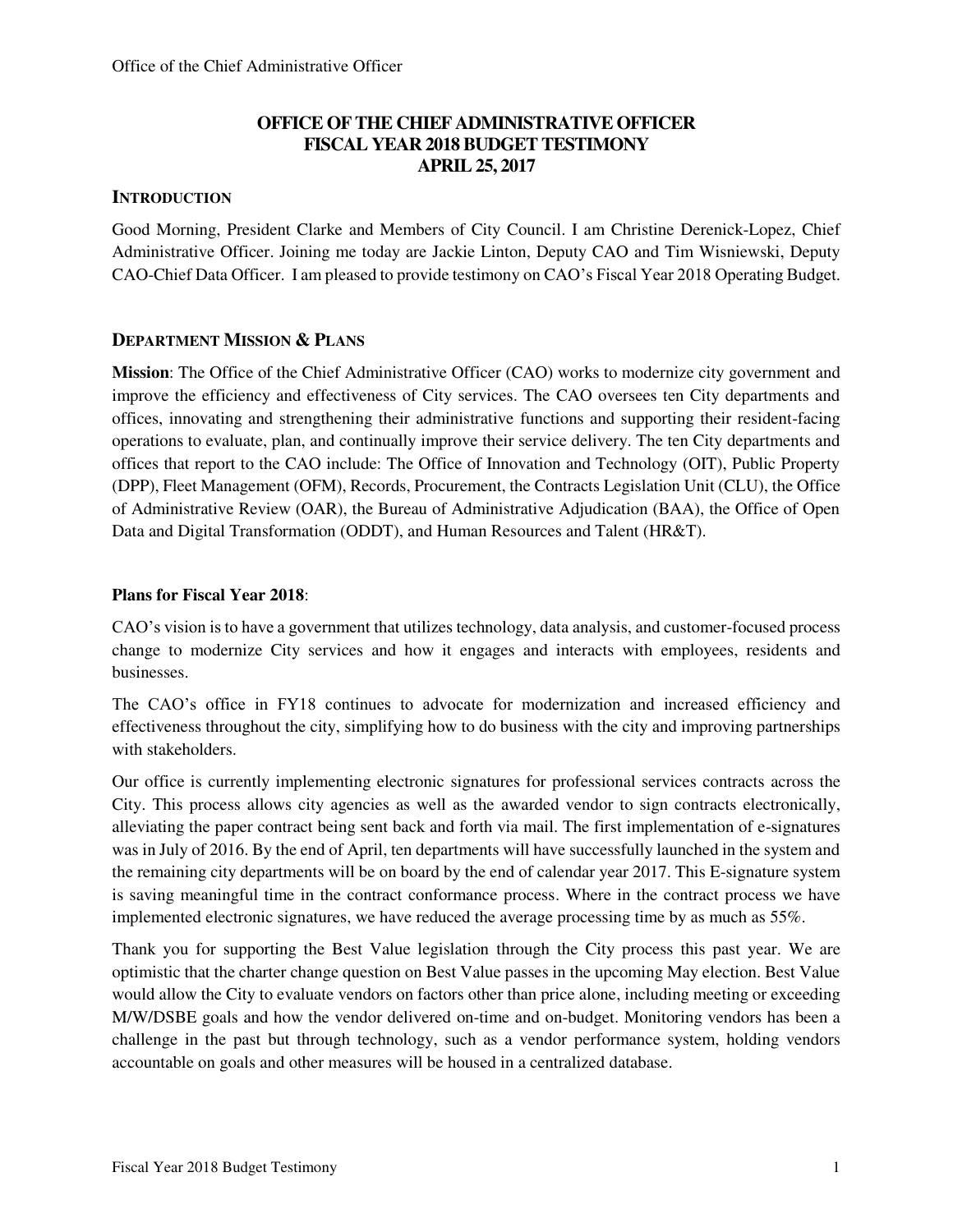With the purchase of its new vendor performance module, the Procurement Department for the first time will manage a centralized system of vendor data. This will help the City manage, evaluate and track vendors that do business for us. This system will be key to efficiently manage City contracts, a focus area for the CAO's office in FY18.

The City has invested in a Learning Management System (LMS). The LMS is an electronic platform that provides an efficient way to deliver training and information to City employees. In FY17, HR & Talent launched the platform to all City employees. Citywide training is now available on the LMS and 6 departments have been onboarded with approximately 6,000 employees registered to use the system. In FY18, HR & Talent plans to further expand the access to additional departments as well as to add additional content. This will allow the City to more efficiently provide training to its employees.

The Office of Open Data & Digital Transformation (ODDT) launched [beta.phila.gov,](http://beta.phila.gov/) an effort to reorient the City's website around the needs of its residents, businesses, and other stakeholders. The beta prototype is being built in the open alongside the curren[t phila.gov,](http://phila.gov/) so that insights from the public can be incorporated throughout its design, iteration, and development.

One of the largest departments to transition their content onto the new beta platform has been the Department of Revenue. Their work with ODDT has resulted in completely rewritten content, organized into more intuitive categories. This work has been crucial because the services and information provided by the Department of Revenue represent over 30% of overall traffic to [phila.gov.](http://phila.gov/) Their content covers topics ranging from property, business, and income taxes; senior citizen discount and assistance programs; becoming a water customer; and revenue collection reports.

Over the next few months, ODDT will work with departments across the City to set up landing pages on beta as part of "phase 1" to provide each department with a presence on the platform. The second phase will begin in FY18 and allow us to transition the most important content from the existing department websites. In January, we'll begin "phase 3," where we'll do deeper dives into content, user research, and functionality with larger departments to fully transition department websites into a consolidated, userfriendly platform.

In a little more than a year, CAO has accomplished many things and continues to look for efficiencies and innovative ways to make Philadelphia better.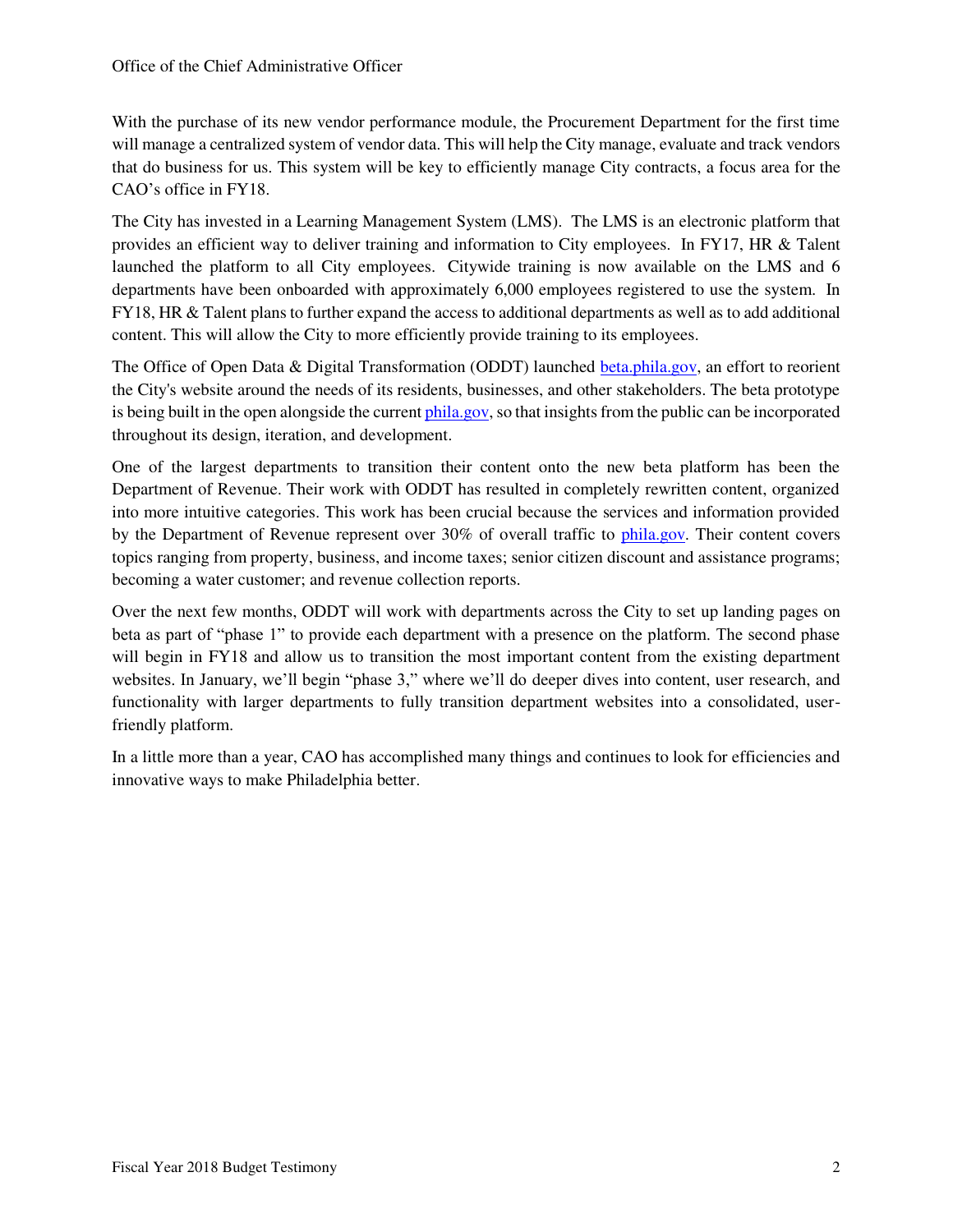# **BUDGET SUMMARY & OTHER BUDGET DRIVERS**

| <b>Staff Demographics Summary (as of December 2016)</b>   |           |           |           |           |  |  |  |
|-----------------------------------------------------------|-----------|-----------|-----------|-----------|--|--|--|
|                                                           | Total     | Minority  | White     | Female    |  |  |  |
| Number of Full-Time Staff                                 | 55        | 33        | 22        | 39        |  |  |  |
| Number of Civil Service-Exempt Staff                      | 42        | 23        | 19        | 30        |  |  |  |
| Number of Executive Staff (deputy level and<br>above)     | 8         | 3         | 5         | 5         |  |  |  |
| Average Salary, Full-Time Staff                           | \$62,051  | \$50,769  | \$78,975  | \$62,411  |  |  |  |
| Average Salary, Civil Service-Exempt Staff                | \$69,447  | \$58,432  | \$82,781  | \$68,920  |  |  |  |
| Average Salary, Executive Staff                           | \$128,959 | \$127,787 | \$129,663 | \$133,240 |  |  |  |
| Median Salary, Full-Time Staff                            | \$45,088  | \$45,088  | \$70,898  | \$45,088  |  |  |  |
| Median Salary, Civil Service-Exempt Staff                 | \$59,000  | \$45,088  | \$72,450  | \$55,250  |  |  |  |
| Median Salary, Executive Staff<br>$*_{0.0}$ of 12/21/2016 | \$128,100 | \$132,000 | \$124,200 | \$132,000 |  |  |  |

| <b>Employment Levels (as of December 2016)</b> |                 |                             |  |  |
|------------------------------------------------|-----------------|-----------------------------|--|--|
|                                                | <b>Budgeted</b> | Filled                      |  |  |
| Number of Full-Time Positions                  | 59              | 55                          |  |  |
| Number of Part-Time Positions                  | 2               | $\mathcal{D}_{\mathcal{L}}$ |  |  |
| Number of Civil-Service Exempt<br>Positions    | 46              | 42                          |  |  |
| Number of Executive Positions                  |                 | 8                           |  |  |
| Average Salary of All Full-Time<br>Positions   | \$65,048        | \$62,051                    |  |  |
| Median Salary of All Full-Time<br>Positions    | \$45,088        | \$45,088                    |  |  |

\*as of 12/31/2016

| <b>General Fund Financial Summary by Class</b>                                                                                                                                                                                                                                                                                     |                                 |                            |                                 |                                      |                                 |                          |
|------------------------------------------------------------------------------------------------------------------------------------------------------------------------------------------------------------------------------------------------------------------------------------------------------------------------------------|---------------------------------|----------------------------|---------------------------------|--------------------------------------|---------------------------------|--------------------------|
|                                                                                                                                                                                                                                                                                                                                    | FY16 Original<br>Appropriations | FY16 Actual<br>Obligations | FY17 Original<br>Appropriations | FY17 Estimated<br><b>Obligations</b> | FY18 Proposed<br>Appropriations | Difference:<br>FY18-FY17 |
| Class 100 - Employee Compensation                                                                                                                                                                                                                                                                                                  | n/a                             | n/a                        | \$3,962,776                     | \$4,016,561                          | \$3,986,939                     | $(\$29,622)$             |
| Class 200 - Purchase of Services                                                                                                                                                                                                                                                                                                   | n/a                             | n/a                        | \$1,637,049                     | \$1,618,975                          | \$1,652,049                     | \$33,074                 |
| Class 300 - Materials and Supplies                                                                                                                                                                                                                                                                                                 | n/a                             | n/a                        | \$15,665                        | \$13,465                             | \$11,665                        | (\$1,800)                |
| Class 400 - Equipment                                                                                                                                                                                                                                                                                                              | n/a                             | n/a                        | \$1,000                         | \$3,200                              | \$5,000                         | \$1,800                  |
| Class 500 - Contributions                                                                                                                                                                                                                                                                                                          | n/a                             | n/a                        | \$0                             | \$0                                  | \$0                             | \$0                      |
| Class 700 - Debt Service                                                                                                                                                                                                                                                                                                           | n/a                             | n/a                        | \$0                             | \$0                                  | \$0                             | \$0                      |
| Class 800 - Payment to Other Funds                                                                                                                                                                                                                                                                                                 | n/a                             | n/a                        | \$0                             | \$0                                  | \$0                             | \$0                      |
| Class 900 - Advances/Misc. Payments                                                                                                                                                                                                                                                                                                | n/a                             | n/a                        | \$0                             | \$0                                  | \$0                             | \$0                      |
|                                                                                                                                                                                                                                                                                                                                    | \$0                             | \$0                        | \$5,616,490                     | \$5,652,201                          | \$5,655,653                     | \$3,452                  |
| $\mathbf{R}$ $\mathbf{R}$ $\mathbf{R}$ $\mathbf{R}$ $\mathbf{R}$ $\mathbf{R}$ $\mathbf{R}$ $\mathbf{R}$ $\mathbf{R}$ $\mathbf{R}$ $\mathbf{R}$ $\mathbf{R}$ $\mathbf{R}$ $\mathbf{R}$ $\mathbf{R}$ $\mathbf{R}$ $\mathbf{R}$ $\mathbf{R}$ $\mathbf{R}$ $\mathbf{R}$ $\mathbf{R}$ $\mathbf{R}$ $\mathbf{R}$ $\mathbf{R}$ $\mathbf{$ |                                 |                            |                                 |                                      |                                 |                          |

| <b>Professional Services Contracts Summary</b> |             |             |             |             |             |                       |  |  |
|------------------------------------------------|-------------|-------------|-------------|-------------|-------------|-----------------------|--|--|
|                                                | <b>FY12</b> | <b>FY13</b> | <b>FY14</b> | <b>FY15</b> | <b>FY16</b> | FY17 YTD<br>(Q1 & Q2) |  |  |
| Total amount of contracts                      | n/a         | n/a         | n/a         | n/a         | n/a         | \$1,412,500           |  |  |
| Total amount to M/W/DSBE                       | n/a         | n/a         | n/a         | n/a         | n/a         | \$282,500             |  |  |
| <b>Participation Rate</b>                      | n/a         | n/a         | n/a         | n/a         | n/a         | 20%                   |  |  |

| <b>M/W/DSBE Contract Participation Goal</b> |             |      |             |  |  |
|---------------------------------------------|-------------|------|-------------|--|--|
|                                             | <b>FY16</b> | EVI7 | <b>FY18</b> |  |  |
| M/W/DSBE Contract Participation Goal        | n/a         | 20%  | 25%         |  |  |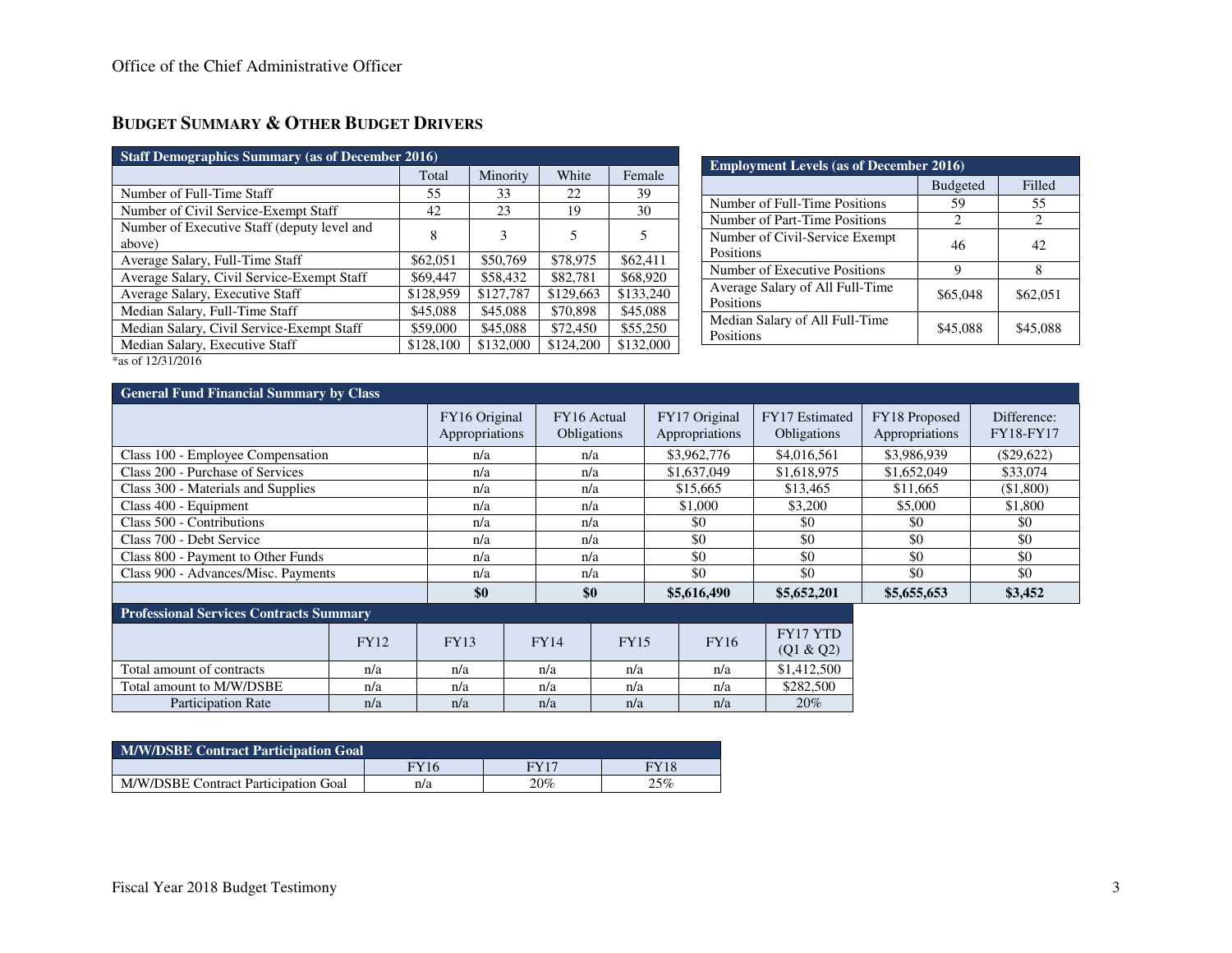#### **PROPOSED BUDGET OVERVIEW**

#### **Proposed Funding Request**:

The proposed Fiscal Year 2018 General Fund budget totals \$5,655,653, an increase of \$3,452 over Fiscal Year 2017 estimated obligation levels. This increase is primarily due to slight budget changes within classes.

The proposed budget includes:

- \$3,986,939 in Class 100, a \$29,622 decrease over FY17. This funding will support salaries for all CAO staff. The decrease is attributed to the difference between two positions and their salaries being transferred from CAO to MDO and two positions and salaries being transferred from HR into CAO.
- \$1,652,049 in Class 200, a \$33,074 increase over FY17. This funding will support the everyday functions of the CAO through various contracts for professional services such as stenographer, hearing masters, maintenance and repair services, software and technology services, the HR&T learning system and seminars.
- \$11,665 in Class 300, an \$1,800 decrease over FY17. This funding will be used to purchase materials and supplies for the CAO.
- \$5,000 in Class 400, an \$1,800 increase over FY17. This funding will be used for office equipment needed for the CAO.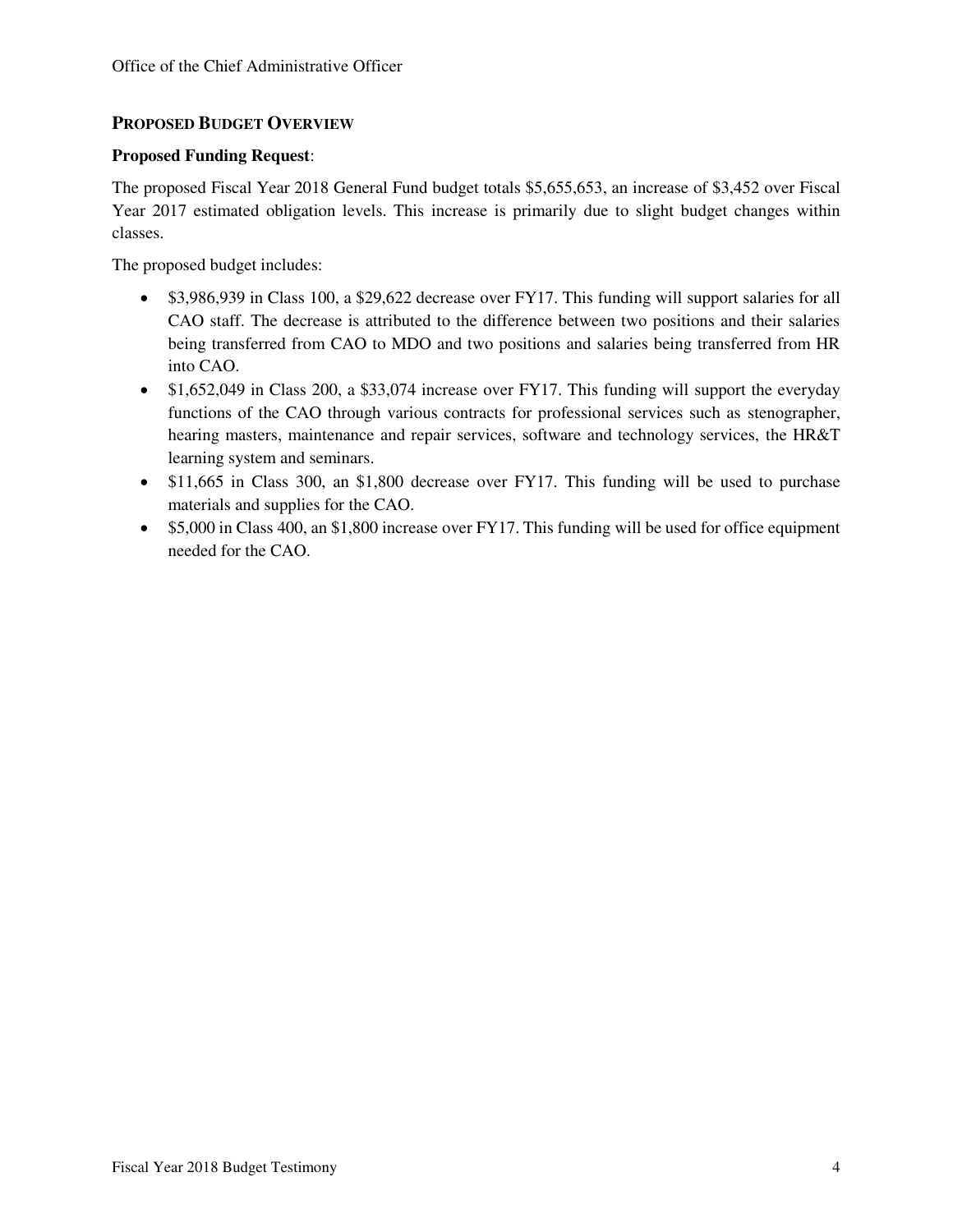### **STAFFING LEVELS**

The department is requesting 60 budgeted positions for FY18, a decrease of \$29,622 of funding over FY17.

The decrease is attributed to the difference between two positions and their salaries being transferred from CAO to MDO and two positions and salaries being transferred from HR into CAO.

### **NEW HIRES**

| New Hires (from December 2016 to present) |                              |         |  |  |  |
|-------------------------------------------|------------------------------|---------|--|--|--|
|                                           | Total Number of<br>New Hires | Spanish |  |  |  |
| Black or African<br>American              |                              |         |  |  |  |
| Asian                                     |                              |         |  |  |  |
| Hispanic or Latino                        |                              |         |  |  |  |
| White                                     |                              |         |  |  |  |
| Other                                     |                              |         |  |  |  |
| Total                                     |                              |         |  |  |  |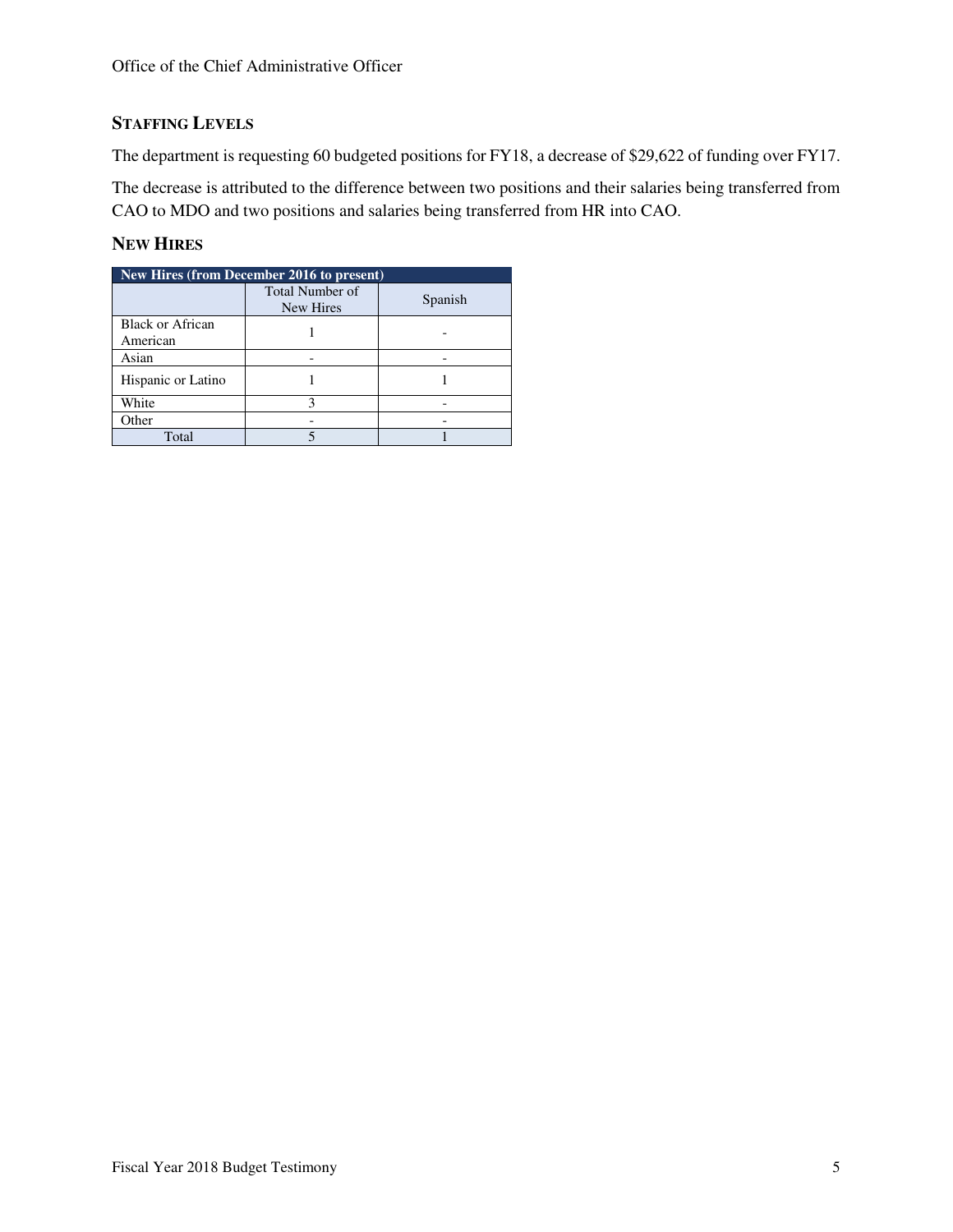# **PERFORMANCE, CHALLENGES, AND INITIATIVES**

| FY18 Performance Measures: Bureau of Administrative Adjudication (BAA) |             |                 |             |             |  |  |
|------------------------------------------------------------------------|-------------|-----------------|-------------|-------------|--|--|
| Measure                                                                | <b>FY16</b> | <b>FY17 YTD</b> | <b>FY17</b> | <b>FY18</b> |  |  |
|                                                                        | Actual      | (Q1 & Q2)       | Estimate    | Target      |  |  |
| Average number of days from receiving a hearing request                |             |                 |             |             |  |  |
| via regular mail to making a disposition (decision by hearing          | 54          | 63              | 56          | 45          |  |  |
| officer)                                                               |             |                 |             |             |  |  |
| Average number of days from receiving a hearing request                | 79          | 84              | 80          | 60          |  |  |
| online to making a disposition (decision by hearing officer)           |             |                 |             |             |  |  |
| Hearing decisions entered across all categories (in-person,            | 120,749     | 68,559          | 132,338     | 135,000     |  |  |
| online, mail, phone, other) *                                          |             |                 |             |             |  |  |
| $*F$ attack to be and an indicate and                                  |             |                 |             |             |  |  |

*\* Estimate based on prior years.* 

| FY18 Performance Measures: Office of Administrative Review (OAR)                      |             |                 |             |             |  |  |
|---------------------------------------------------------------------------------------|-------------|-----------------|-------------|-------------|--|--|
| Measure                                                                               | <b>FY16</b> | <b>FY17 YTD</b> | <b>FY17</b> | <b>FY18</b> |  |  |
|                                                                                       | Actual      | (Q1 & Q2)       | Estimate    | Target      |  |  |
| Time between violation issued date and first notice for<br>handwritten CVNs (weeks) * |             | 8               | 6           |             |  |  |
| Wait time between request for review and hearing date for CVNs<br>(weeks) $**$        |             |                 | 4           |             |  |  |
| Wait time between request for review and hearing date for Tax Review Board (months):  |             |                 |             |             |  |  |
| Real estate interest and penalty                                                      |             |                 |             |             |  |  |
| Water Revenue/Water Department                                                        | っ           | 3               | 3           | 3           |  |  |
| Business taxes                                                                        | 8           | 6               | 3           | 3           |  |  |
| Refuse collection fees                                                                | 6           | h               |             |             |  |  |

*\*Current notice time varies for electronic issuance and handwritten CVNs.* 

*\*\*CAO's goal is to maintain this current wait time.*

| FY18 Performance Measures: Strategic Direction and Transformation |        |                 |          |             |  |  |  |
|-------------------------------------------------------------------|--------|-----------------|----------|-------------|--|--|--|
| <b>Measure</b>                                                    |        | <b>FY17 YTD</b> | FY17     | <b>FY18</b> |  |  |  |
|                                                                   | Actual | (Q1 & Q2)       | Estimate | Target      |  |  |  |
| Percent of exempt positions posted centrally *                    | N/A    | 40%             | 50%      | 80%         |  |  |  |
| Number of new hires onboarded centrally *                         | N/A    | 45              | 175      | 250         |  |  |  |
| Contract conformance times                                        | 108    | 101             | 100      | 90          |  |  |  |
| Percentage of web traffic fulfilled by pages that meet digital    | 22%    | 40%             | 45%      | 60%         |  |  |  |
| standards                                                         |        |                 |          |             |  |  |  |

*\* No FY16 actual available; measure is new.*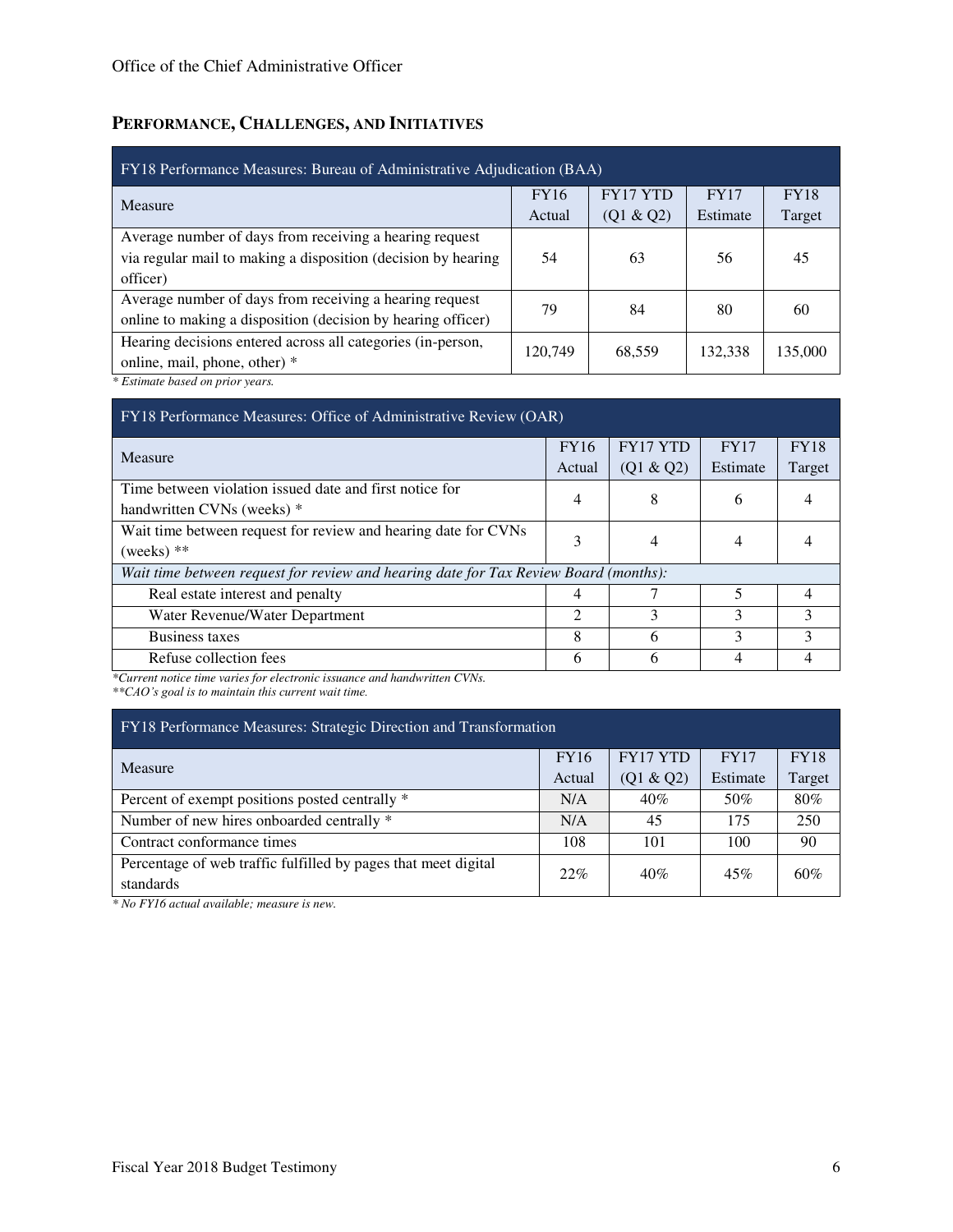### **OTHER BUDGETARY IMPACTS**

### **Federal and State (Where Applicable)**

Not applicable for CAO. No federal or state funds.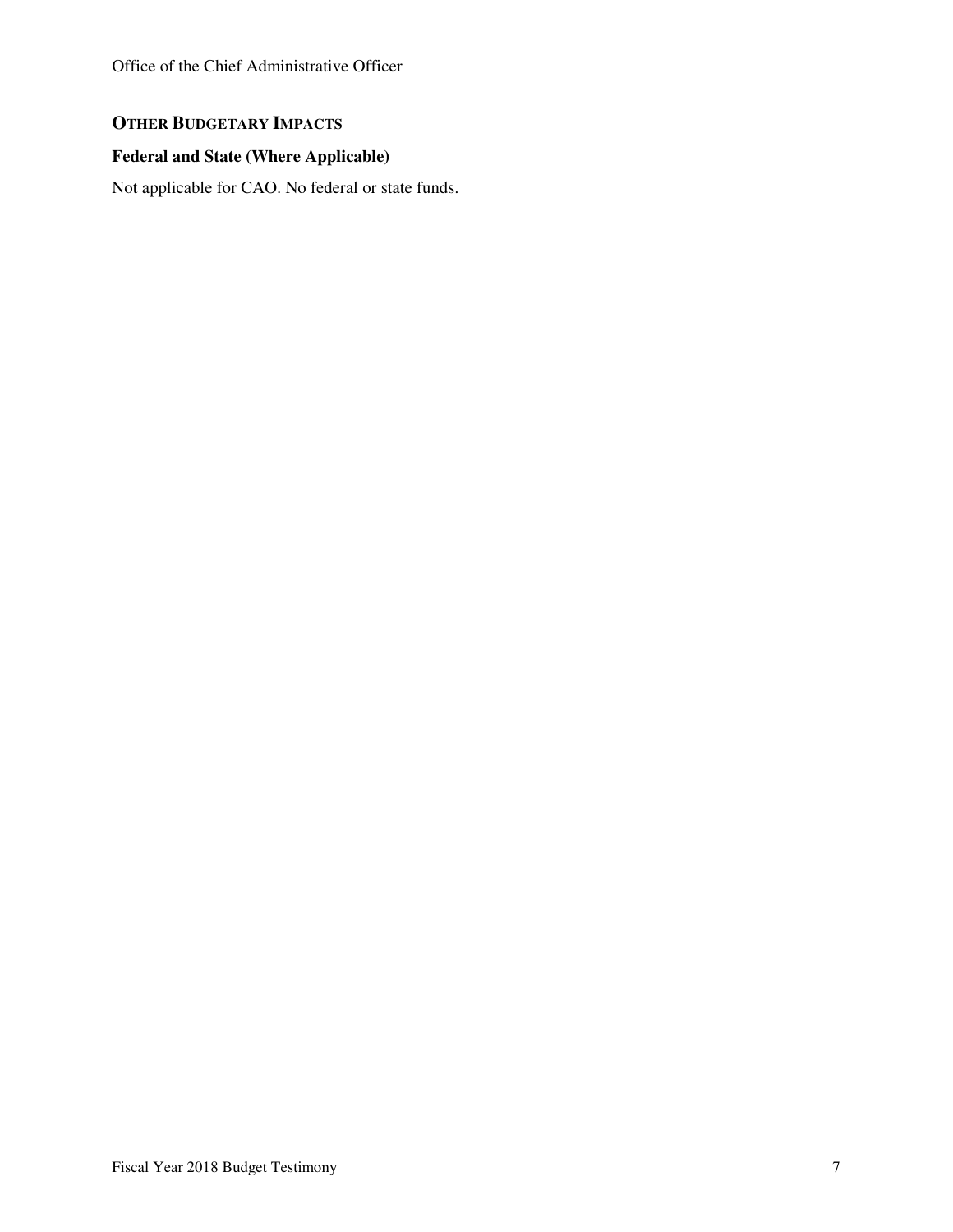### **CONTRACTING EXPERIENCE**

| M/W/DSBE Participation on Large Professional Services Contracts |                                           |                                 |                          |                               |                         |                                                 |                                          |                                         |                                                   |                                                                                            |                                          |
|-----------------------------------------------------------------|-------------------------------------------|---------------------------------|--------------------------|-------------------------------|-------------------------|-------------------------------------------------|------------------------------------------|-----------------------------------------|---------------------------------------------------|--------------------------------------------------------------------------------------------|------------------------------------------|
| Top Five Largest Contracts, FY17                                |                                           |                                 |                          |                               |                         |                                                 |                                          |                                         |                                                   |                                                                                            |                                          |
| Vendor Name                                                     | Service Provided                          | Dollar<br>Amount of<br>Contract | <b>RFP</b> Issue<br>Date | Contract<br><b>Start Date</b> | Ranges in<br><b>RFP</b> | $%$ of<br>M/W/DSBE<br>Participation<br>Achieved | \$ Value of<br>M/W/DSBE<br>Participation | Total %<br>Participation<br>- All DSBEs | Total \$<br>Value<br>Participation<br>- All DSBEs | <b>Local Business</b><br>(principal place<br>of business<br>located within<br>City limits) | Waiver for<br>Living Wage<br>Compliance? |
|                                                                 | Code Unit                                 |                                 |                          |                               | <b>MBE: 20-</b><br>25%  | 20%                                             | \$282,500                                |                                         |                                                   |                                                                                            |                                          |
| Conduent<br>(formerly Xerox)                                    | <b>Violations Systems</b><br>and Services | \$1,412,500                     | 12/15/2012               | 7/1/2016                      | WBE: 20-<br>25%         | $0\%$                                           | $0\%$                                    | 20%                                     | \$282,500                                         | yes                                                                                        | no                                       |
|                                                                 |                                           |                                 |                          |                               | DBE: $0\%$              | $0\%$                                           | $0\%$                                    |                                         |                                                   |                                                                                            |                                          |

Note: This contract was formerly under Finance but, when the CAO was created, the funding and management was transferred to CAO. An RFP was posted and closed at the end of March. The new contract, when awarded to the selected vendor, will be under CAO.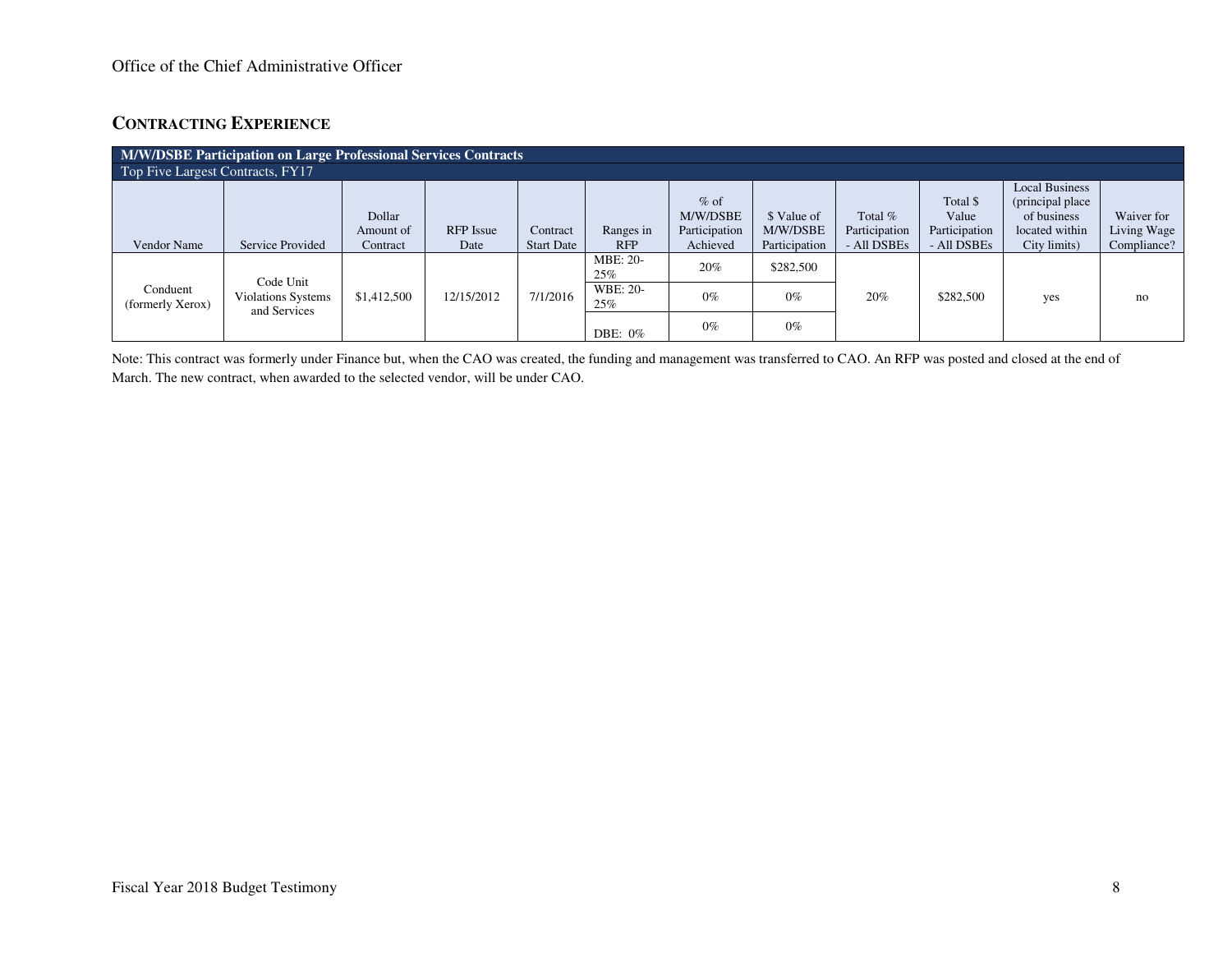# **EMPLOYEE DATA**

| <b>Staff Demographics (as of December 2016)</b> |                        |                  |                      |                        |                  |  |
|-------------------------------------------------|------------------------|------------------|----------------------|------------------------|------------------|--|
|                                                 | <b>Full-Time Staff</b> |                  |                      | <b>Executive Staff</b> |                  |  |
|                                                 | Male                   | Female           |                      | Male                   | Female           |  |
|                                                 | African-               | African-         |                      | African-               | African-         |  |
|                                                 | American               | American         |                      | American               | American         |  |
| Total                                           | 7                      | 20               | Total                | 1                      | $\overline{c}$   |  |
| % of Total                                      | 13%                    | 36%              | % of Total           | 13%                    | 25%              |  |
| Average Salary                                  | \$51,034               | \$53,300         | Average Salary       | \$103,360              | \$140,000        |  |
| <b>Median Salary</b>                            | \$45,088               | \$45,088         | Median Salary        | \$103,360              | \$140,000        |  |
|                                                 | White                  | White            |                      | White                  | White            |  |
| Total                                           | 7                      | 15               | Total                | $\overline{2}$         | 3                |  |
| % of Total                                      | 13%                    | 27%              | % of Total           | 25%                    | 38%              |  |
| Average Salary                                  | \$79,001               | \$53,300         | Average Salary       | \$131,057              | \$128,733        |  |
| <b>Median Salary</b>                            | \$68,267               | \$45,088         | Median Salary        | \$131,057              | \$124,200        |  |
|                                                 | Hispanic               | Hispanic         |                      | Hispanic               | Hispanic         |  |
| Total                                           | 2                      | $\overline{4}$   | Total                | $\theta$               | $\theta$         |  |
| % of Total                                      | $4\%$                  | $7\%$            | % of Total           | $0\%$                  | $0\%$            |  |
| Average Salary                                  | \$34,289               | \$45,891         | Average Salary       | \$0                    | \$0              |  |
| Median Salary                                   | \$34,289               | \$45,088         | Median Salary        | \$0                    | \$0              |  |
|                                                 | Asian                  | Asian            |                      | Asian                  | Asian            |  |
| Total                                           | $\boldsymbol{0}$       | $\boldsymbol{0}$ | Total                | $\boldsymbol{0}$       | $\boldsymbol{0}$ |  |
| % of Total                                      | $0\%$                  | $0\%$            | % of Total           | $0\%$                  | $0\%$            |  |
| Average Salary                                  | \$0                    | \$0              | Average Salary       | \$0                    | \$0              |  |
| Median Salary                                   | \$0                    | \$0              | Median Salary        | \$0                    | \$0              |  |
|                                                 | Other                  | Other            |                      | Other                  | Other            |  |
| Total                                           | $\overline{0}$         | $\theta$         | Total                | $\theta$               | $\mathbf{0}$     |  |
| % of Total                                      | $0\%$                  | $0\%$            | % of Total           | $0\%$                  | $0\%$            |  |
| Average Salary                                  | \$0                    | \$0              | Average Salary       | \$0                    | \$0              |  |
| <b>Median Salary</b>                            | \$0                    | \$0              | <b>Median Salary</b> | \$0                    | \$0              |  |
|                                                 | <b>Bilingual</b>       | <b>Bilingual</b> |                      | <b>Bilingual</b>       | <b>Bilingual</b> |  |
| Total                                           | 2                      | 5                | Total                | $\overline{0}$         | $\theta$         |  |
| % of Total                                      | 4%                     | 9%               | % of Total           | $0\%$                  | $0\%$            |  |
| Average Salary                                  | \$34,289               | \$49,126         | Average Salary       | \$0                    | \$0              |  |
| Median Salary                                   | \$34,289               | \$45,088         | Median Salary        | \$0                    | \$0              |  |
|                                                 | Male                   | Female           |                      | Male                   | Female           |  |
| Total                                           | 16                     | 39               | Total                | 3                      | 5                |  |
| % of Total                                      | 29%                    | 71%              | % of Total           | 38%                    | 63%              |  |
| Average Salary                                  | \$61,176               | \$62,411         | Average Salary       | \$121,285              | \$133,240        |  |
| <b>Median Salary</b>                            | \$45,088               | \$45,088         | Median Salary        | \$124,200              | \$132,000        |  |

\*as of 12/31/2016